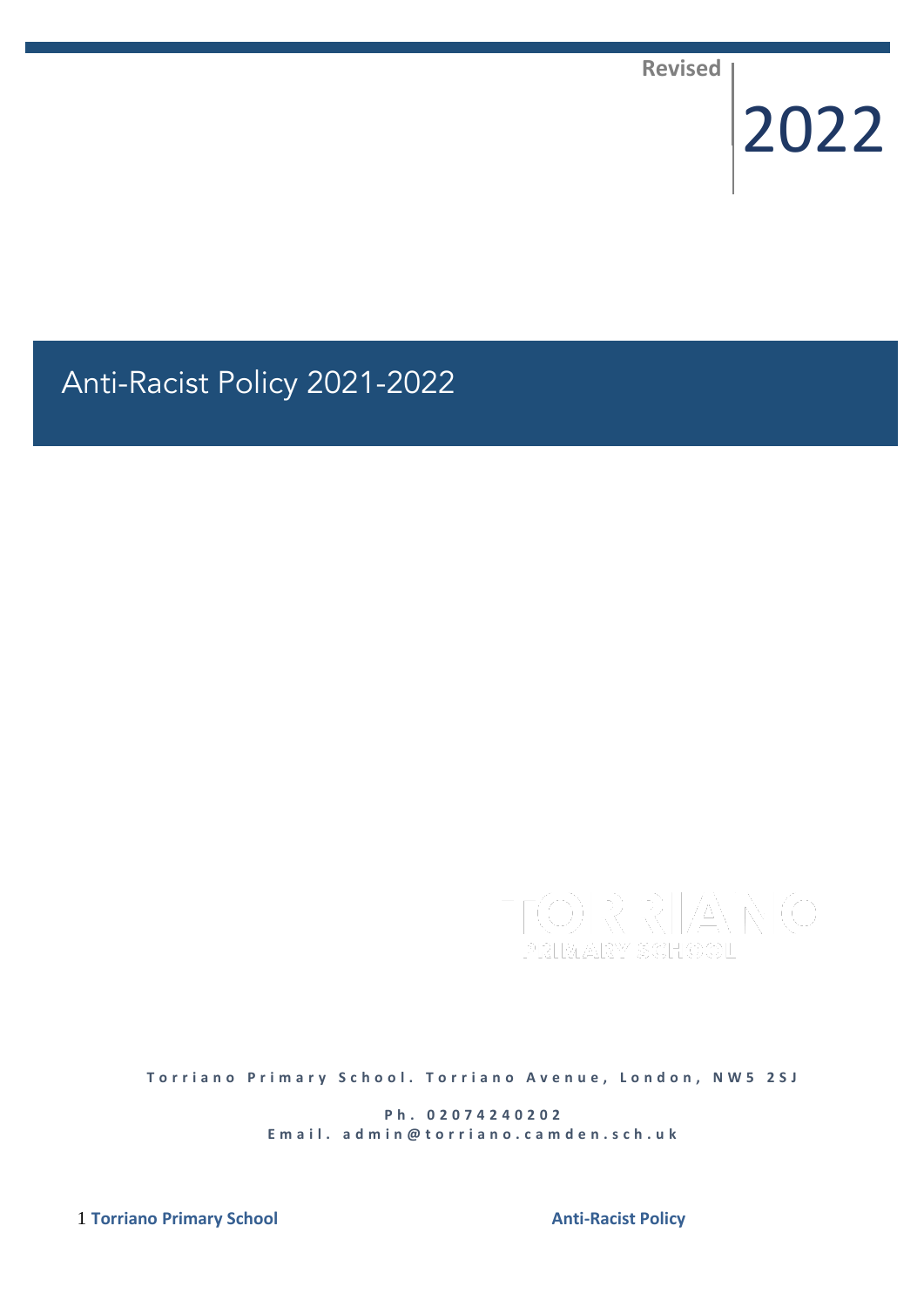# Introduction

Torriano Primary School is a UNICEF Rights Respecting School which upholds the rights of the child and the inherent right of equality without discrimination. Torriano will not tolerate any form of racism and is committed to an anti-racist ethos. Our aim is to eliminate unlawful racial discrimination and to promote equal opportunities and good race relations in all areas of school life. The school anti-racist policy and practice help to identify, challenge and change those attitudes which lead to negative discrimination against people on the basis of their race, colour, nationality, culture, language or religion.



### Key Principles

This policy sets out the school's approach to preventing and dealing with racism and racist incidents as per the Race Relations Act 1976 working within the National Curriculum, which promotes the spiritual, moral, cultural, mental and physical development of all of our pupils preparing them to develop a society which is based on mutual respect and understanding. Our aim is to provide an effective framework for the prevention and management of racist incidents within our school. This will support our school in providing a safe and secure environment in which all members of the school community show respect for and value one other.

The policy aims to ensure that:

- Governors, teaching and support staff, pupils and parents and carers have an understanding of what a racist incident is.
- Governors and teaching and support staff know what the school policy is on tackling and preventing racism and dealing with it if it occurs.
- Pupils and parents and carers know what the school policy is on racism, and what they should do if a racist event occurs, what they can expect of the school in dealing with racism and what the school is doing to prevent racist incidents.
- Bullying and prejudice<sup>i</sup>-based language of any kind, involving pupils, adults, staff or parents is unacceptable and will not be tolerated at our school.
- All pupils have the right to learn in an environment where they feel safe and happy.
- Preventing and tackling racism is part of the school's approach to promoting good behaviour and is supported by our commitment to providing a caring, friendly, respectful and safe learning environment for all of our pupils where the values of equity, justice, inclusion, voice, respect and wellbeing are taught.
- We promote an inclusive ethos that focuses on respecting one another and celebrating difference and diversity, where racism is never acceptable.
- We ensure that preventing and tackling racial incidents are part of our work to support pupils' social and emotional development and positive mental health and to be recognised as a healthy school.
- We ensure existing school policies address inappropriate behaviour around racism and other discriminatory practices.
- We recording and report racist incidents to the appropriate authorities both internally and externally to the school to endeavour to eradicate such behaviour.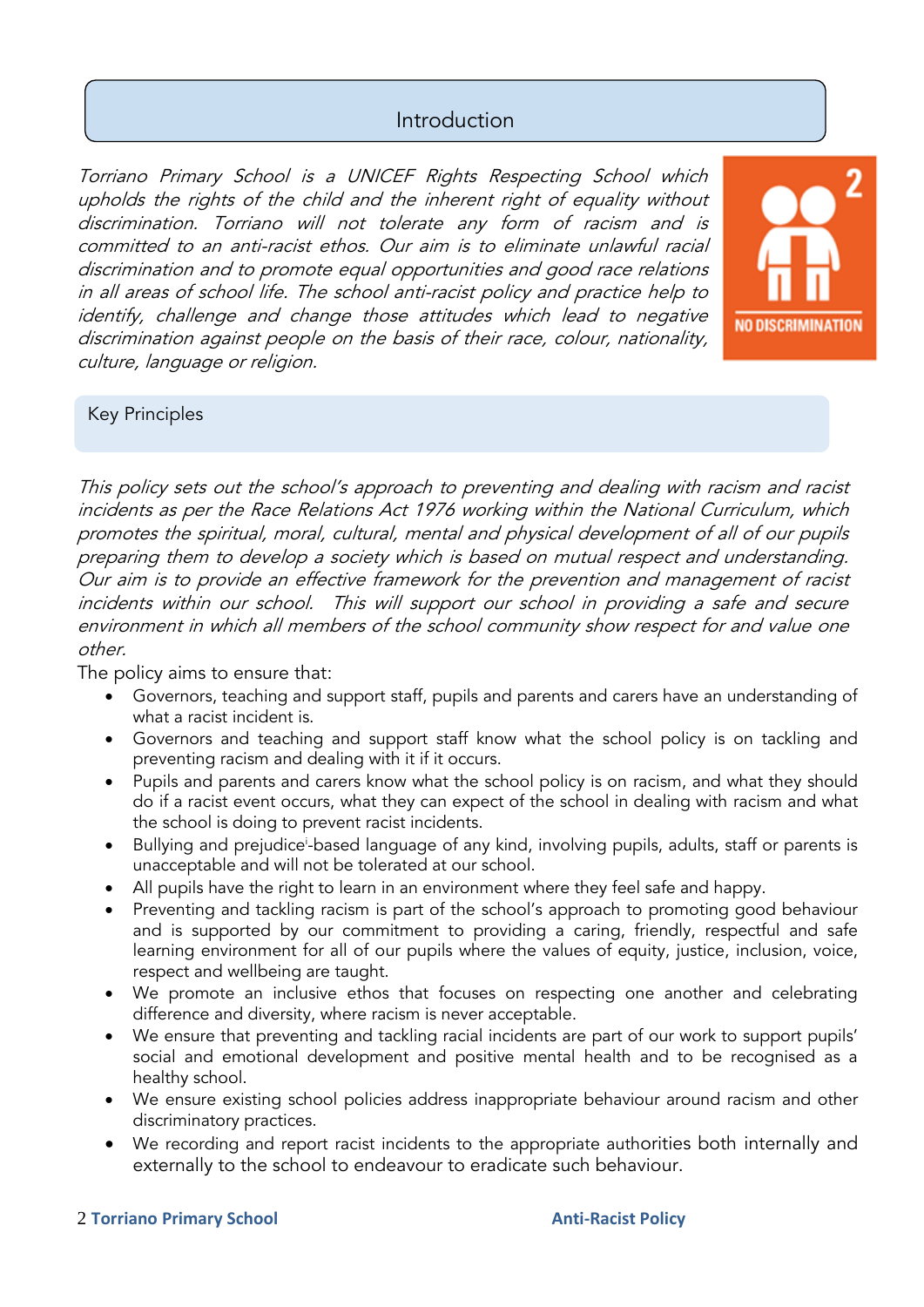Our commitment to tackling racial incidents in schools is central to our ethos and ongoing effort to discourage anti-social behaviour and promote inclusive learning.

This policy is part of promoting good behaviour in school and links to the PSHE and Citizenship policy, the Safeguarding and Child Protection Policy, Anti-Bullying Policy, Behaviour Policy, Equality Policy and Online Safety Policy.

Definition of Racism

Our definition of racism is based on:

- The Equality Act 2010 which offers protection from discrimination on the grounds of skin colour, nationality or ethnic origins. The Equality Act 2010 also prohibits discrimination on the grounds of religion or belief.
- The Macpherson Report: Conduct or words which advantage or disadvantage people because of their colour, culture or ethnic origin.'



We recognise that racism can include: Racial Harassment

This can include:

- Physical assault
- Derogatory name-calling, banter, insults and racist jokes
- Covert racism<sup>ii</sup> or comments that devalue or put someone down because of their race.
- Racist graffiti
- Wearing racist badges
- Carrying or distributing racist material such as leaflet comics or magazines.
- Verbal and non-verbal abuse and threats.
- Incitement of others to behave in a racist manner.
- Expressing prejudices, harmful stereotypes or deliberate misinformation on racial, religious or ethnic distinctions.
- Attempts to recruit for racial organisations or groups.
- Writing or expressing provocative slogans or catch phrases.
- Ridicule an individual for cultural differences.
- Refusal to co-operate with others because of their colour, ethnicity, religion or language.
- Written derogatory remarks
- Accessing and sharing racist material on the Internet unless contextualised in a discussion of racism within the curriculum.

### Racist Bullying

All racist incidents, including those which could be deemed to be racist bullying must be recorded. Where there is evidence that a number of individual racist incidents have been perpetrated against the same child/young person, staff should be vigilant to the possibility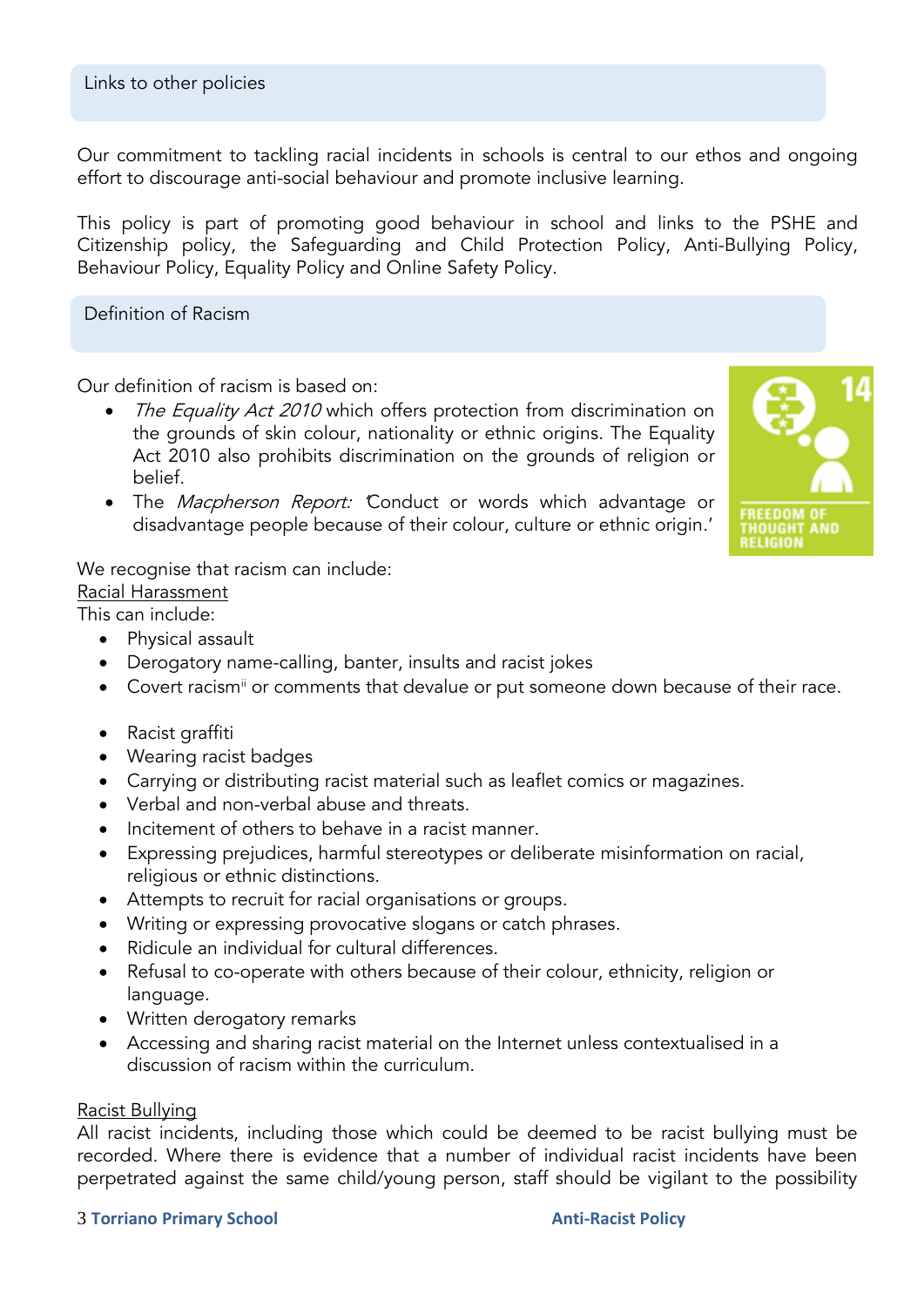that the individual could be experiencing the effect of bullying (i.e. a sense of powerlessness, isolation and distress). The steps taken to resolve alleged racist and bullying incidents are the same i.e. reviewing the situation and providing support to, and challenging the behaviour of, those involved.

We recognise the potential for children with SEN and disabilities who might be disproportionally impacted by racial incidents without outwardly showing any signs.

### Prevention

Our approach to preventing racism within our school involves direct teaching about racism and its effects, celebrating difference and diversity and promoting equality, inclusiveness and positive behaviour.

We do this through

- 1. Whole school ethos and environment
- 2. Whole school activities
- 3. Curriculum
- 4. Training and support for staff
- 5. Involving pupils
- 6. Partnerships with parents, carers and communities
- 1. Whole school ethos and environment
- We aim to create a positive, safe and inclusive environment which values diversity.
- We have high expectations of children's behaviour and expect them to show respect for each other and accept responsibility for their behaviour.
- Staff model positive behaviour and communication skills both with pupils and other adults in the school.
- We teach children the kind of behaviour we expect and reward good behaviour.
- Staff always challenge children when they use prejudicially biased language<sup>iii</sup> and racist language; explaining why it is wrong and how hurtful it can be.
- We encourage children to tell an adult if they are worried or upset about anything.

### 2. Whole school activities

- We are a UNICEF Rights Respecting School which upholds the rights of the child. Articles 2 and 14 refer specifically to discriminatory behaviours and as duty bearers we identify racist behaviour as an infringement of children's rights.
- We teach about equality and actively challenge racial stereotypes and promote equality through displays, stories and images.
- We support and promote national campaigns including Black History Season and Anti-Bullying Week.
- $\bullet$  We use restorative<sup>iv</sup> approaches for dealing with conflict.
- We have a specific focus on the role of bystanders and allyship<sup>y</sup> and teach children that if they witness racism they should report it to a teacher or trusted adult.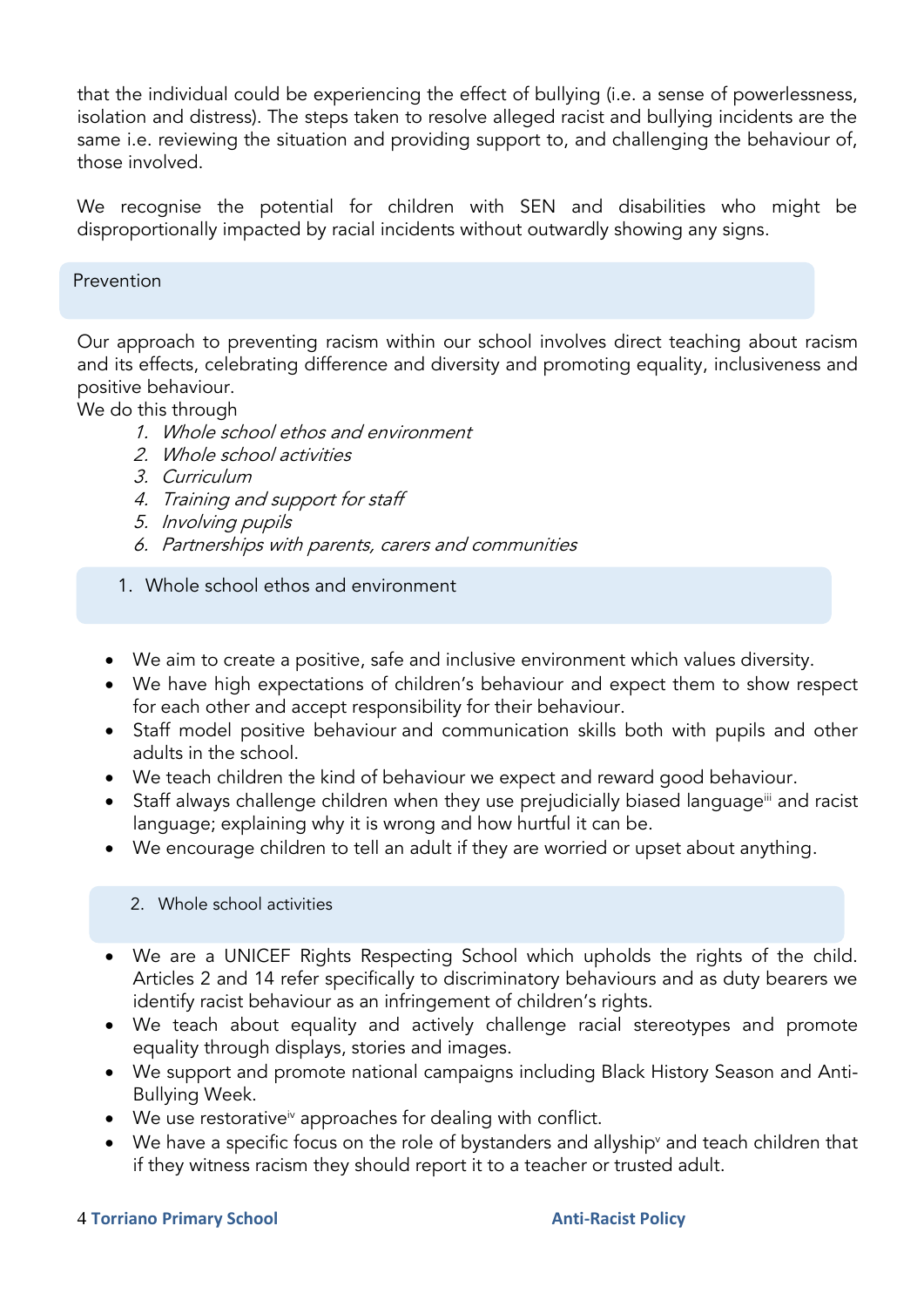### 3. Curriculum

Anti-racism is covered broadly in the curriculum, covering the statutory content and with a focus on: types of racism, its impact and how to report it and get help, healthy and unhealthy relationships, respect for difference, stereotyping and its consequences, prejudice and discrimination. We have actively engaged in decolonising<sup>vi</sup> our curriculum with the support of training from the Black Curriculum and through training and involvement in the Camden Anti– racist Hub. Our curriculum actively seeks to function as a mirror and a window in order to reflect the world we live in. Lessons and resources mirror children's experiences back to them but also offer windows into the experiences of others<sup>vii</sup>. Children develop a greater understanding of difference and diversity through their use of language, cultural attitudes and images, avoiding stereotypes and celebrating difference.

In PSHE and Relationships Education pupils learn:

- Strategies to respond to racism, the responsibilities of bystanders, how to be an ally and get support.
- The importance of respect for others, being inclusive and celebrating difference and diversity
- That difference is positive and that we are all unique.
- The negative impact of stereotypes.
- Skills to manage feelings, develop empathy, resolve conflict fairly, to cope with friendship problems and make and maintain healthy relationships.
- 4. Staff Training and support for staff

All staff receive training from the Black Curriculum on all aspects of racism and the school has a staff anti-racist group which reviews the curriculum and feeds back on anti-racist strategies in the school.

We have annual safeguarding training which includes an update of this policy and to ensure that staff know how to identify racism what to do if it occurs and how to prevent it. We include all school staff, including support staff, site staff, office staff to ensure a consistent approach and also because pupils may disclose details of a racist incident to any member of staff.

All staff can:

- Recognise a racist incident.
- Respond appropriately when they witness a racist incident or one is reported tothem.
- Understand the school's policy and procedure and the need for consistent responses and sanctions.

**5.** Involving Pupils

We want all pupils to contribute to the development of the school's approach to tackling and preventing racism, including when they might be bystanders. We involve pupils through the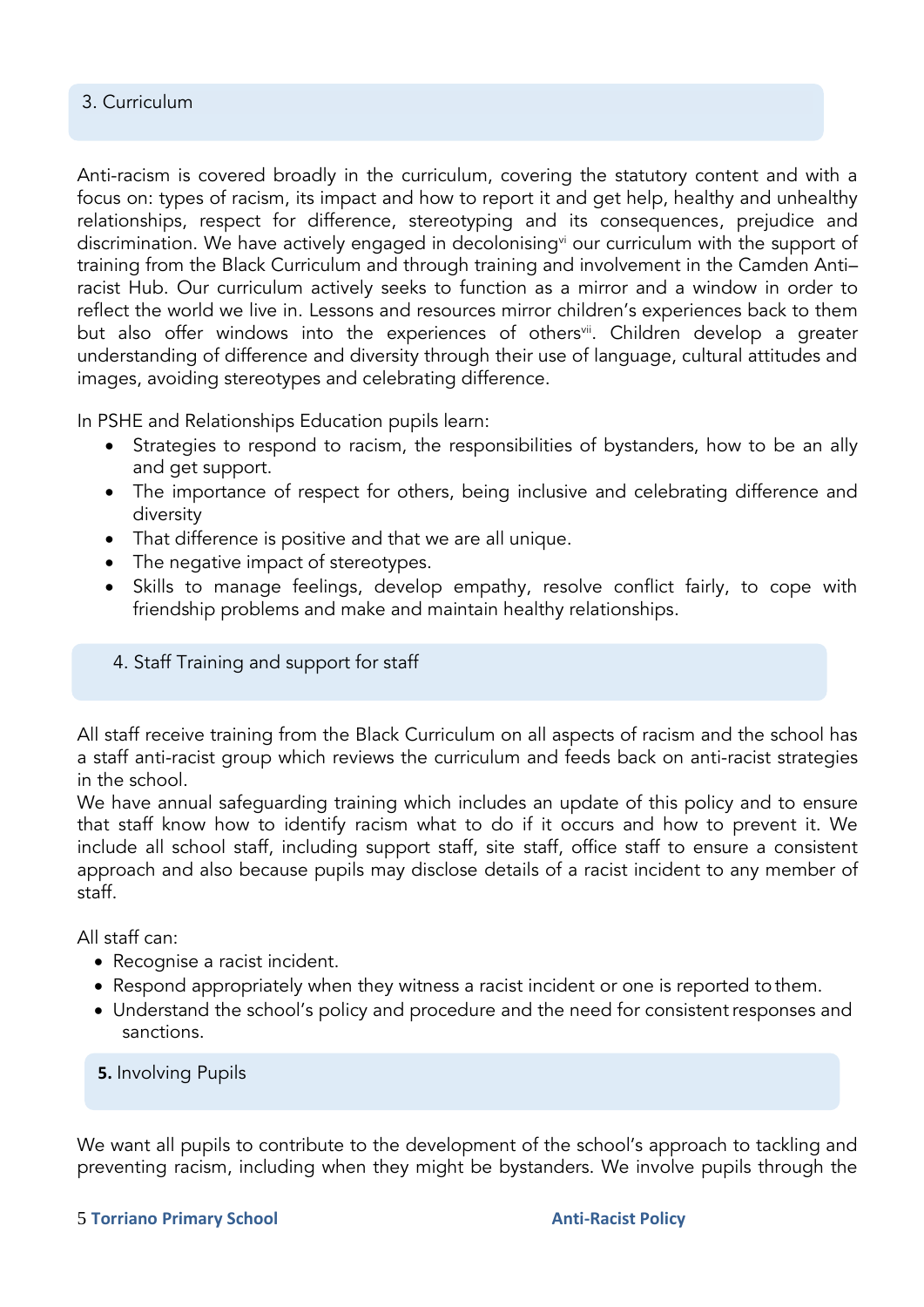school council and through feedback on the development of anti-racist resources and lessons. We ensure that all children:

- Understand that the school is opposed to any form of bullying or harassment including racism or racial harassment.
- Know how the racial incident procedure works and are encouraged to use it without fear of victimisation.
- Understand that all racially motivated incidents are recorded and reported and that serious incidents are reported to the police.
- Know what sanctions and support are available.

### 6. Partnerships with parents, carers and communities

We believe that parents and carers have a crucial role in supporting the school's anti-racist policy and in actively encouraging their child to be a positive member of the school. We run a parents and carers anti- racist group which advises on curriculum, behaviour, culture and language. We have an annual school survey for parents and carers which includes questions about how well they think the school is implementing an anti-racist<sup>yiii</sup> environment.

Recording and Reporting Racist Incidents

Any report or allegation of a potentially racist incident requires an investigation even if it is found to have been unsubstantiated. While some investigations will be very simple, others may require witness statements or other supporting documentation. This information will be uploaded to our online reporting platform, CPOMS.

In all cases:

- Records relating to racist incidents will be treated as highly confidential and must be uploaded by the relevant member of staff to CPOMS.
- If there is a detailed investigation (e.g. including witness statements), records of the investigation should be uploaded on to the CPOMS platform.
- Analysis of CPOMS will enable us to learn from particular incidents, highlight trends and monitor progress.
- Any summary of incidents or monitoring report by the school which will be shared with governors, leadership team, staff or the wider school community must not disclose the identity of any individuals involved in racist incidents.
- We will investigate and act upon any racist incident that is reported to school staff promptly, whether taking place at school or outside of school e.g. online, on public transport, outside local shops. We will also consider whether it is appropriate to notify the police of the incident.
- We will communicate with parents of all children involved regularly throughout the investigations.

What will we do if we know a racist incident has been reported?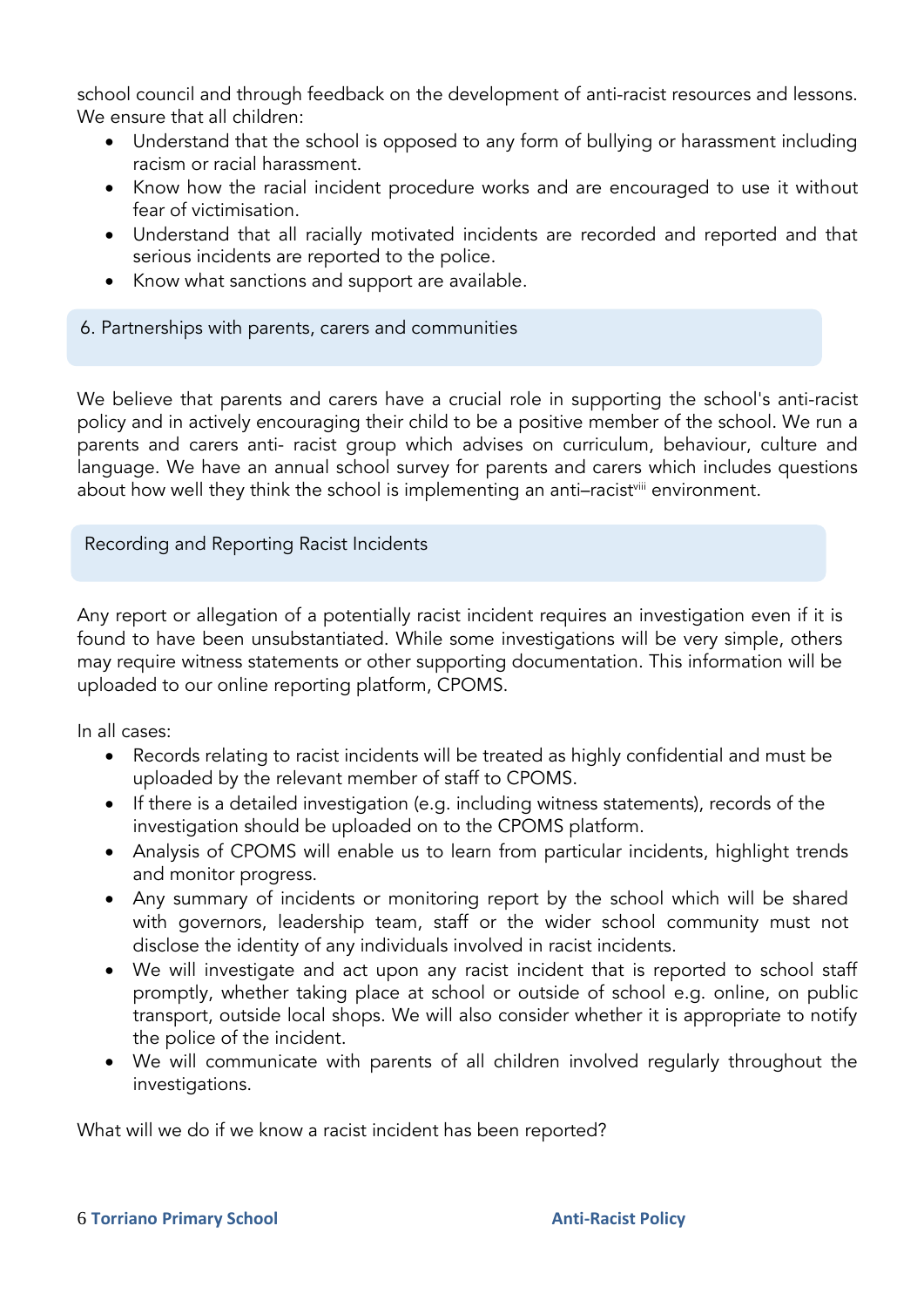We aim to have a consistent approach throughout the school to deal with racism and investigate all reports. There is guidance in the staff handbook regarding how prejudicerelated incidents should be identified, assessed, recorded and dealt with.

We will

- Identify a senior member of staff to investigate the incident thoroughly.
- Support the child and talk with them about what has happened and what they would like to happen.
- Investigate the incident and talk to each child involved including bystanders, separately to find out what has been happening and why.
- Tell the parents/carers involved and keep them informed of how the incident is being dealt with and whether the racism has stopped.
- Talk with others who have been bystanders to the racism about how they could stop this behaviour in the future and how they can be an ally.
- Keep the situation under regular review to ensure that and harassment, abuse or victimisation has stopped and that the victim feels safe.
- Record the incident and actions on CPOMS.
- Consider any curriculum implication including the need for a school assembly or lessons, changes to the behaviour code or any policies.
- Support for the victim and/or the alleged perpetrator.
- Consider if there is a child protection issue in this case.
- Consider seeking advice from the Local Authority Officer.

Data on racist incidents are reported to governors each term, including numbers of incidents, types of incident and a summary of how they have been resolved.

What will happen to the child who has been a victim of racism?

We will:

- Take appropriate action to offer support to the victim.
- Meet with the pupil's parent(s)/guardian/carer to discuss the matter and explain the action taken. An interpreter/translator may be needed at the meetings.
- Reinforce the school's commitment to tackling racist incidents.

What will happen to the child who has been found to act in a racist manner (perpetrator)?

We will:

- An appropriate member of staff should intervene and take immediate action, for example, separating the victim(s) from the perpetrator(s).
- Any racist behaviour should be challenged immediately. The perpetrator should be told that their behaviour is unacceptable and will not be tolerated.
- Appropriate action should be taken to support, educate and monitor the behaviour of the perpetrator to ensure that the racist behaviour will not be repeated.
- The incident should be reported to the Headteacher who should decide whether any further action needs to be taken, including notifying the police and informing the parent(s)/guardian/carer of the relevant pupil(s) of any investigation and the outcome.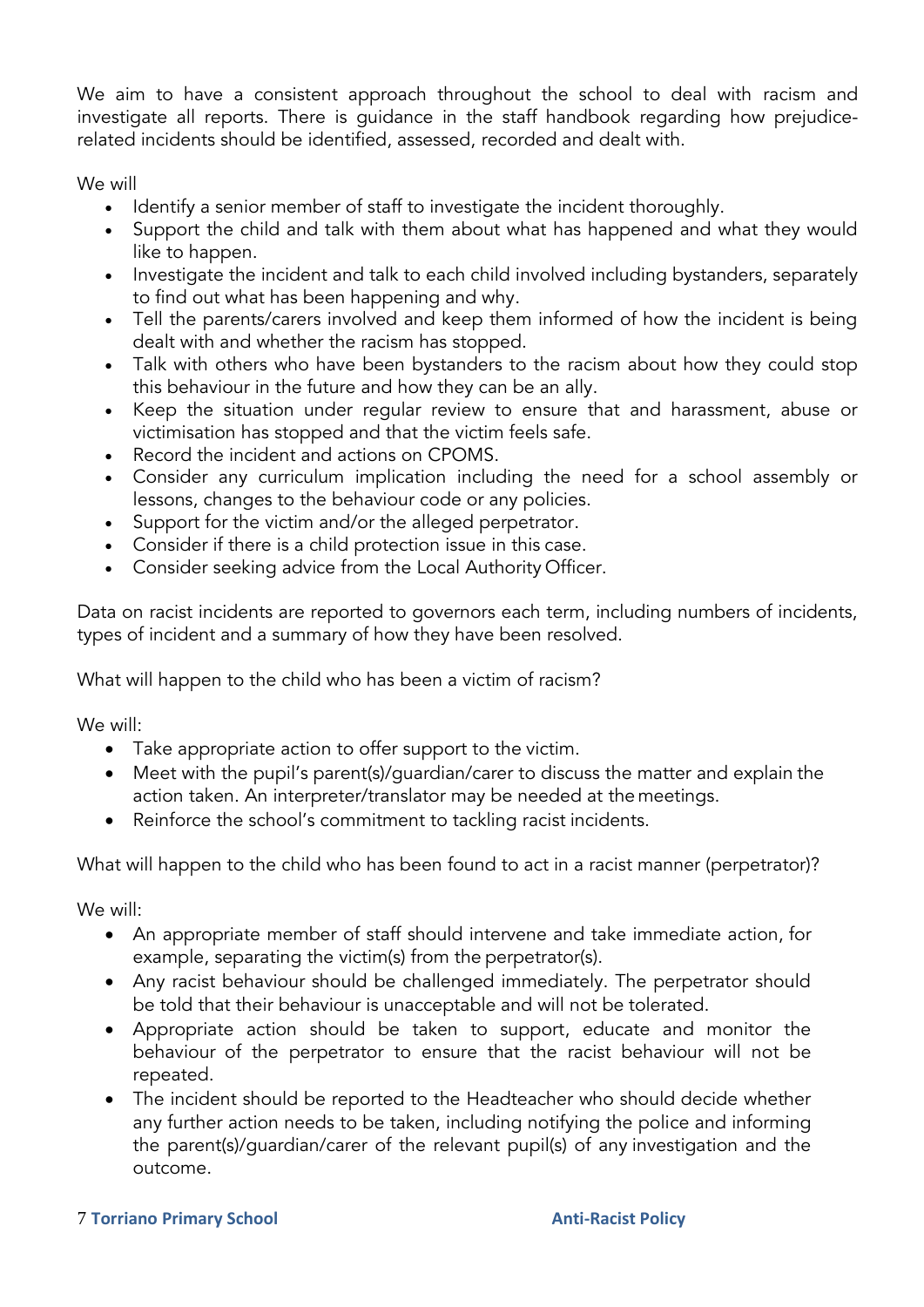- The Headteacher should consider the use of a full range of sanctions including the use of fixed term or permanent exclusion.
- Discuss the incident with the alleged perpetrator's parent(s)/guardian/carer (if appropriate) and reinforce the school's commitment to tackling racial incidents.
- Spend time talking to the child to try to find out if there are underlying reasons for their behaviour and if they could benefit from support or interventions to help them manage their behaviour and/or develop their personal and social skills.
- Use appropriate approaches e.g. restorative approaches<sup>ix</sup> which hold the child accountable for their actions and deter them from further racist behaviour.
- Use formal sanctions, such as keeping them in at lunchtimes. The sanction used will depend on the severity and persistence of the racist behaviour and is explained in our Behaviour Policy under persistent inappropriate behaviour. Where appropriate we will also impose further sanctions, such as exclusion.
- We will also reinforce to all pupils that racist behaviour is wrong and unacceptable and offer support to those who have been affected.

School Responsibilities

The Headteacher will:

 Have overall responsibility to ensure the effective implementation of the school's antiracist strategy

The Headteacher or member of staff responsible for anti-racism will:

- Ensure that the policy is implemented and reviewed regularly.
- Provide a termly report of incidents of racism to the governing body.
- Monitor bullying and harassment of pupils in terms of difference and diversity (i.e. different groups) and take action if there is a cause for concern.
- Provide a report on the effectiveness of the anti-racist policy.
- Ensure the policy is regularly publicised to the whole school community and the message that racism is not accepted is reinforced through whole school activities and information.
- Ensure that all staff receive sufficient training to be equipped to identify and deal with racist incidents.
- Regularly review the policy in the light of any incident.
- Include regular updates to staff through the annual safeguarding training.
- Include information in the newsletter/on the website about what the school is doing to prevent and tackle racism.

The *Governing Body* will:

- Support the Headteacher in all attempts to eliminate racism from our school as part of their safeguarding responsibility.
- Require the Headteacher to keep accurate records of all incidents of racism and report on them to the governing body on a termly basis.
- Require the Headteacher to report annually to the governors about the effectiveness of school strategies.
- Require the Headteacher to review and keep up to date the anti-racist policy.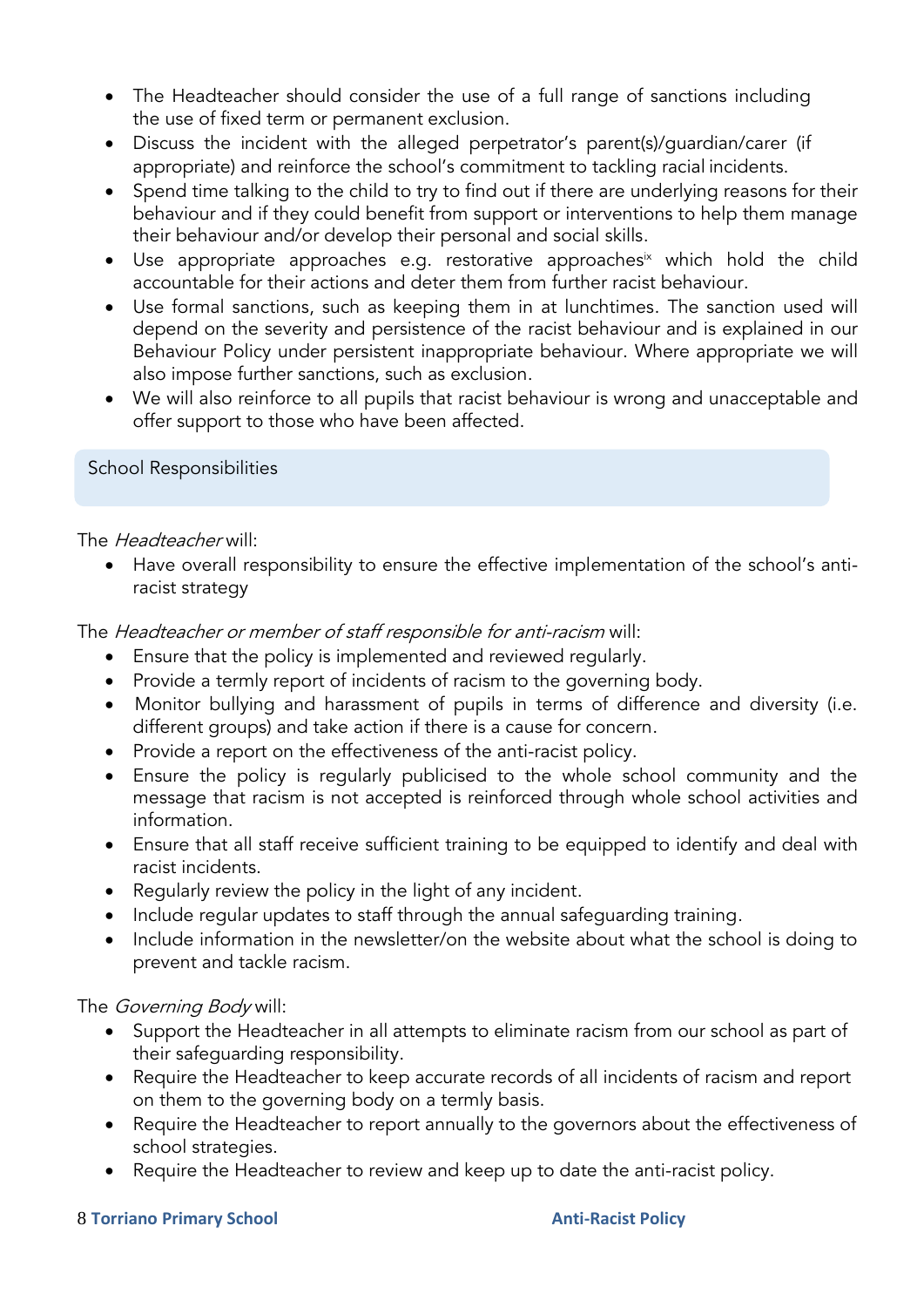Notify the Headteacher of any request from a parent/carer to investigate incidents of racism.

### SLT will:

- Support the child who has been subject to racism.
- Take statements from all the pupils involved, including any bystanders.
- Communicate with parents and keep them updated throughout the investigation.
- Issue sanctions and conduct restorative justice meetings in order to prevent further incidents.
- Discuss the incident with relevant staff to identify any further support needs for the pupils involved-both the pupil who has been the victim and the pupil who has committed the racist incident.
- Monitor the situation to ensure the racism has stopped.
- Gather feedback from those involved about how the incident resolved.

# All members of staff will:

- Record and report all incidents of racism quickly.
- Listen to the concerns of pupils.
- Be vigilant around the school for language and behaviours, which may be racist or prejudicial.
- Role model healthy and respectful relationships.
- Promote equality and deal effectively with any prejudice-based language.

## Racism outside school premises

- Headteachers have a specific statutory power to discipline pupils for poor behaviour when they are outside of the school premises and not under the lawful control or charge of a member of school staff Section 89 of the Education and Inspections Act 2006.
- This could relate to racist incidents occurring anywhere off the school premises, such as on school or public transport or outside local shops.
- Where racism outside school is reported to school staff, it should be investigated and acted upon.
- The Headteacher should also consider whether it is appropriate to notify the police or local authority.
- If the misbehaviour could be criminal or poses a serious threat to a member of the public, the police should always be informed.

### Incident timings

| Investigate the alleged racism              | Staff to investigate on the day of the event unless timing of<br>the event prevents this happening. Maximum time should<br>be within 7 days.   |
|---------------------------------------------|------------------------------------------------------------------------------------------------------------------------------------------------|
| Contact parents/carers of children involved | See above                                                                                                                                      |
| Recording of the incident                   | This should be recorded on the same day and updated to<br>reflect developments in the situation. These should include<br>parent/carer contact. |
| Report to Governors                         | Termly                                                                                                                                         |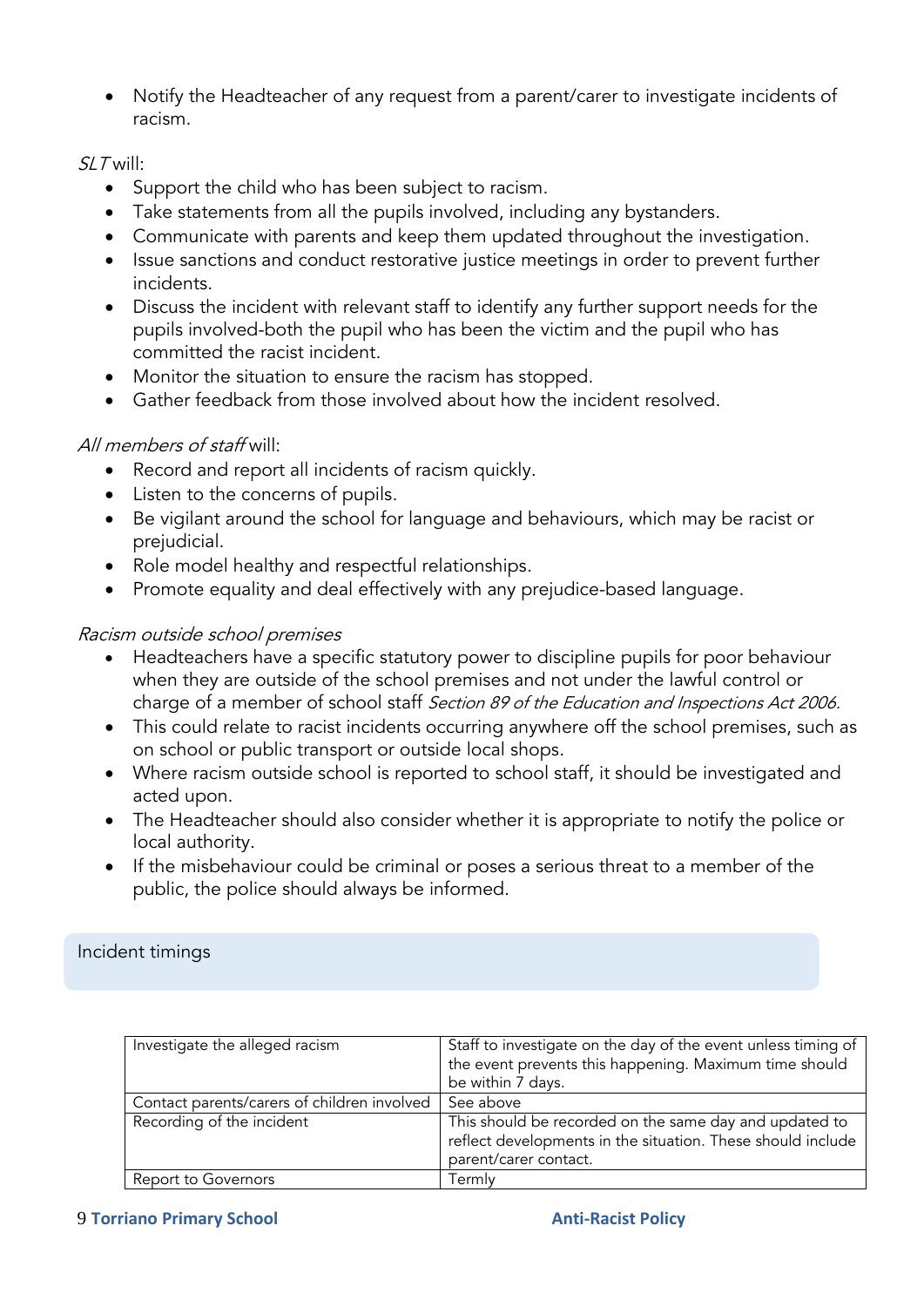### Key contacts

- School Governors: Albyn Leah Hall and Badra Yassin
- Designated Safeguarding Lead: Helen Bruckdorfer, Michelle Rae and Catriona Hale.
- PSHE Lead: Rosemary O'Brien.

Sharing the policy

Key information from this policy will be incorporated into the following documents:

- School Handbook / Prospectus
- Staff Handbook
- Governor Handbook

A full copy of this policy is freely available to parents and carers on request and a copy is on the school website. Copies are supplied to other professionals whose work relates to bullying prevention or who may be involved in its delivery.

Support for pupils and parents

### Advice to parents

[https://www.nspcc.org.uk/keeping-children-safe/support-for-parents/children-race-racism](https://www.nspcc.org.uk/keeping-children-safe/support-for-parents/children-race-racism-racial-bullying/)[racial-bullying/](https://www.nspcc.org.uk/keeping-children-safe/support-for-parents/children-race-racism-racial-bullying/)

### Advice to pupils

- If you are a victim of racism (whether in or outside of school), it is very important to tell somebody you trust. You can tell a member of staff or anyone you want to talk to.
- If you cannot tell anyone at school, you can tell your parents who will tell us.
- You can also email, text and have an online chat with a counsellor at Childline. Their website is:<https://www.childline.org.uk/>
- Friends of those targeted by racism should tell staff or a parent.
- Nobody deserves to be racially mistreated, remember, you have a right for this not to happen to you and it is not weak to tell someone.

### Advice to bystanders

Do not ignore or support racist behaviour if you see it happening to someone else. If you do see someone being treated in a racist way please:

- Do not join in even if you feel pressured to do so.
- Tell a member of staff what you have seen.
- Tell your parents or carers or someone else you trust.
- If you feel safe to do so, tell the perpetrators they should stop.
- If you are not sure what you should do, you could call Childline which is a confidential advice service for children. The number is: 0800 1111.
- You can also email, text and have an online chat with a counsellor at Childline. Their website is:<https://www.childline.org.uk/>